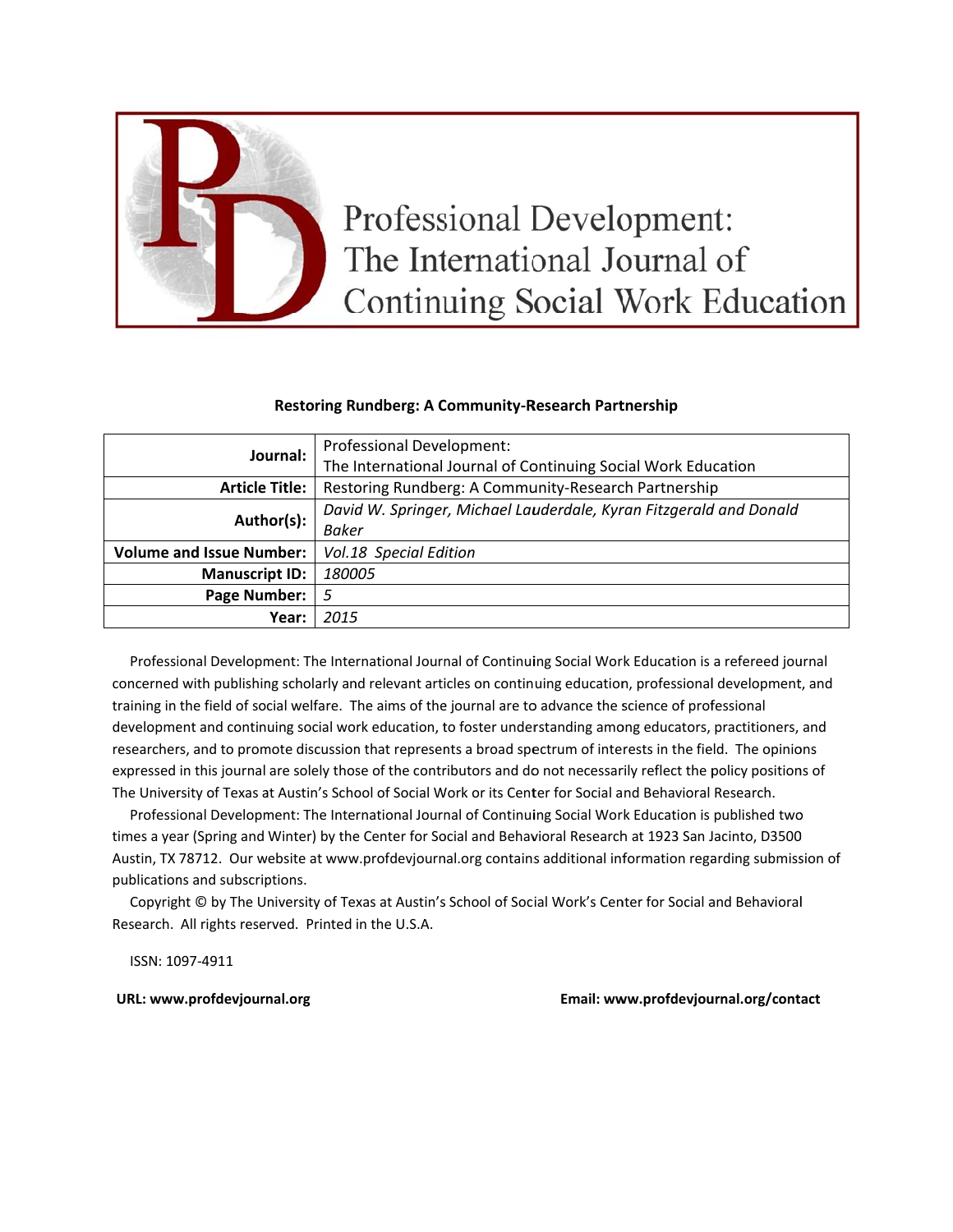# **Restoring Rundberg: A Community‐Research Partnership**

*David W. Springer, Michael Lauderdale, Kyran Fitzgerald and Donald Baker*

#### **Introduction**

 Broderick James, better known as "The Running Man," stands regularly on the corner of Rundberg Lane and Lamar Blvd. in Austin, Texas, spreading optimism and hope through the power of dance. He has been an informal promoter of community engagement for an improved Rundberg area for over seven years, and he dreams of a better Rundberg for the next generation. According to James, "the dream is when we bring this community together."

 That dream is shared by the community, local city and county government, university researchers, the Austin Police Department (APD), social service providers, and the residents and families that live in Rundberg. Today, the north-Austin Rundberg neighborhood struggles with high crime rates, prostitution, poverty, and exposed drug use. Kids feel pressure to join gangs and too often fall into the school-to-prison pipeline. Criminal activity coupled with poverty, disinvestment, and unemployment within the neighborhood discourage redevelopment and economic growth. Yet, this is in the face of substantial economic development even directly in these neighborhoods. As an example in the fall of 2013 Apple announced that one of its manufacturers, Flextronics Americas, would begin to manufacture a high end computer, the Mac Pro, initially employing 879 persons and perhaps adding an additional 815 more. A second example is the likely jobs that will come from firms attracted to the Rundberg area as Google begins to activate its high capacity fiber optic line, the second site for Google in the nation. However, while all of these jobs will be well-paying they will likely require post secondary education. Significant in the challenge of working with the cultural backgrounds of

many of the youth and young families in the Rundberg area is to keep children in school and provide both skills and attitudes for the requisite post secondary education that these very desirable jobs will require.

 Researchers at The University of Texas at Austin School of Social Work and the Austin Police Department (APD) have partnered with community leaders and stakeholders to Restore Rundberg, which aims to "improve the quality of life, health, safety, education, and well-being of individuals living and working in the Rundberg neighborhood." Sustainable and innovative community engagement is at the core of this effort.

 Initial funding came in the form of a 3-year \$1 million Department of Justice grant – part of the Obama Administration's Neighborhood Revitalization Initiative. Year one of the grant (2013) was the planning year, and years two (currently underway) and three are the implementation years. In year one, the research team recommended strategies that focus on addressing persistent crime, physical and social disorder, and youth issues by increasing community engagement and improving the community's relationship with police. The aim is to see at least a 5% decrease in violent and property crimes by 2016.

 The project attempts to be mindful of its existing residents, hoping to identify strategies that do not simply shift crime to other neighborhoods or invite gentrification. Strategies to revitalize Rundberg focus on five overarching areas:

- persistent crime
- physical and social disorder
- community engagement
- the community's relationship with police

*David W. Springer, PhD, is a University Distinguished Teaching Professor and Director of the RGK Center for Philanthropy and Community Service in the LBJ School of Public Affairs at The University of Texas at Austin.* 

*Michael Lauderdale, PhD, is Clara Pope Willoughby Centennial Professor in Criminal Justice and Chair of the Clinical and Administrative Leadership Concentration at The University of Texas at Austin. Kyran Fitzgerald is Grants Coordinator at the Austin Police Department. Donald Baker is Commander at the Austin Police department.*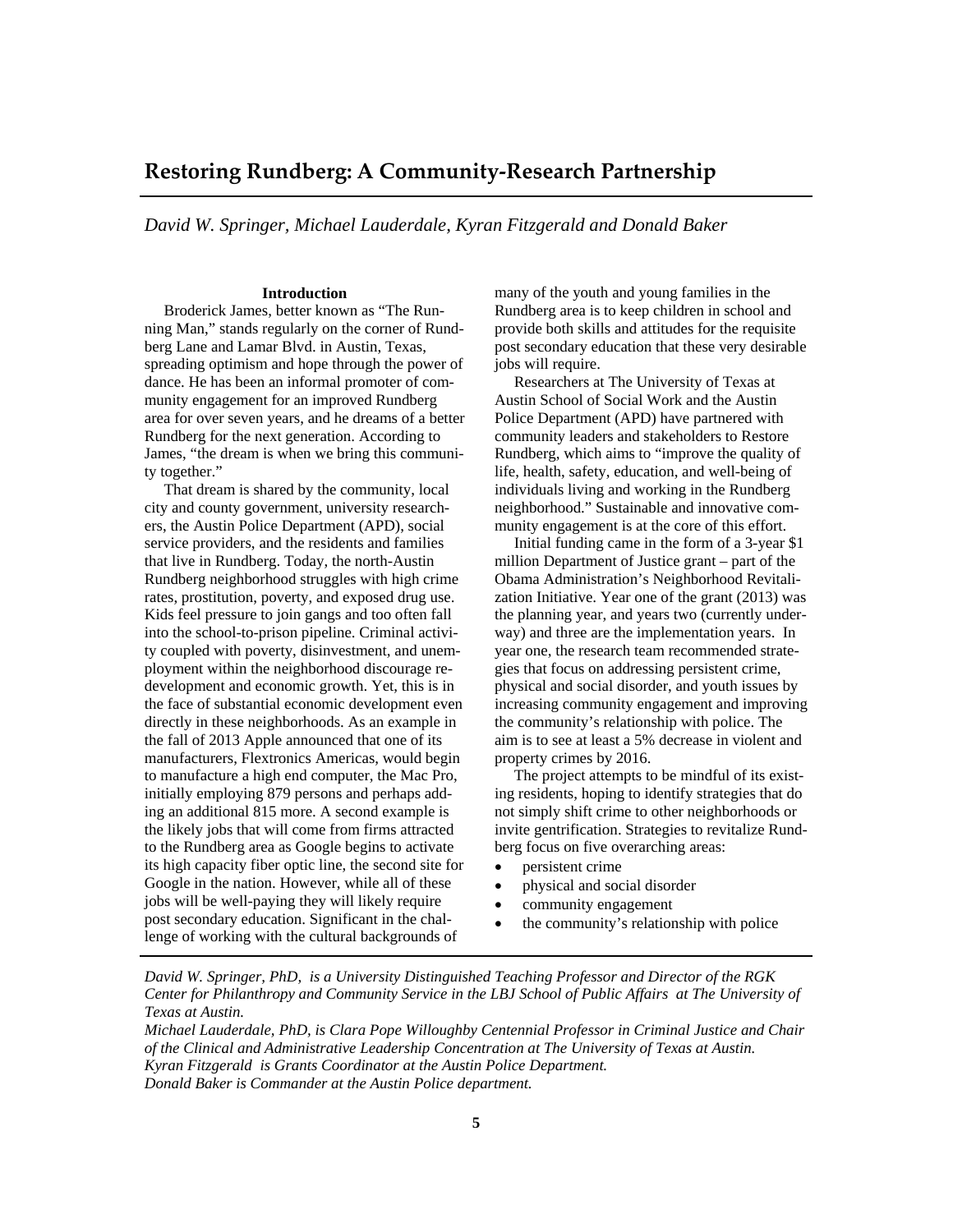#### **Restoring Rundberg**

at-risk youth.

 In this special issue, our team highlights some of the research taking place as a part of this collaborative community-research partnership, covering a range of issues and strategies, including: using hot-spot crime analysis to target policing and engagement efforts (see article by Whitt), developing an asset inventory for the community (see Pitzer), and creating a neighborhood survey to measure constructs such as collective efficacy and social cohesion (see Castro and colleagues).

# **A Snapshot of Rundberg**

 The grant area of Rundberg covers a geographic area of 5.74 miles that has incurred higher proportions of crime than would be expected for its 5% of city residents, including 11% of violent crime, 7% of property crime, 34% of prostitution incidents, and 9% of all Part II crimes citywide. Approximately 64% of the population speaks languages other than English and a large number of those individuals are classified as refugees.

 Census data and city tax information shows that the residents of Rundberg are largely transient. The majority of the dwellings are rental units, either multi-family or single family. Thus, while crime may continue to plague the Rundberg area, many of its residents are constantly changing, moving in and out. Because of its affordable housing and proximity to downtown Austin, Rundberg is considered an entry destination to Austin housing but rarely a permanent home. Moreover, there exists a growing influx of immigrants from Mexico moving to Austin and settling in the Rundberg neighborhood. Indeed, the fastest growing population in the Rundberg area is the Hispanic population, with concentrated growth in young children between the ages of birth to 9 years. The majority of students (95%) enrolled in school are considered economically disadvantaged, 59% have limited English proficiency, and 75% are identified as at-risk for dropping out. Restore Rundberg calls for an overarching focus on youth development to decrease risk factors and enhance protective factors through a range of community- and school-based programs, youth

mentoring, and youth gang prevention and intervention programs.

 Given the constant turnover in Rundberg's residents, a place-based analysis for crime prevention seemed the most appropriate approach (see Weisburd, Groff, & Yang, 2012). In simplest terms, while people change, crime stays the same and this necessitates the need to look at not just people but also the place – what are the characteristics of place that make it more susceptible to crime? This "criminology of place" (Sherman, Gartin, & Buerger, 1989) provides a new way of exploring the problem of crime in certain areas.

# **Three Hot Spots of Persistent Crime**

 In order to utilize Weisburd et al.'s (2012) approach, we identified three hot spots of crime in the Rundberg area. These hot spots were determined using police crime data (911 calls and police-generated reports) over the last seven years (2007-2013). We initially limited our hot spot analysis to Part I crimes as these "violent" crimes are often used to determine the overall safety of neighborhoods. However, we did run a second mapping exercise with Part II crimes and found the hot spots unchanged.

 In the initial hot spot analysis, the entire Rundberg area mapped out as one giant hot spot. Upon further investigation, we found that the coding of certain addresses and types of crime were diffusing the hot spots. To address this, we controlled for property crimes in large commercial spaces (e.g., Walmart and a local grocery store). With these crimes controlled for, we were able to identify 7 potential hot spots in the grant area. We chose three hot spots, one in each of the smaller neighborhood teams that joined in the overarching revitalization plan for the Rundberg area. The remaining four areas will be used as comparison hot spots to measure the impact of our proposed strategies and to gage displacement effects.

 All three hot spot areas have a concentration of Part I as well as Part II crimes. The crime problems have remained consistent over the last seven years. Residents and direct observations confirm the areas look and feel unsafe with all three backed by vacant lots, persistent drug and prostitution activity, litter and garbage, oddly placed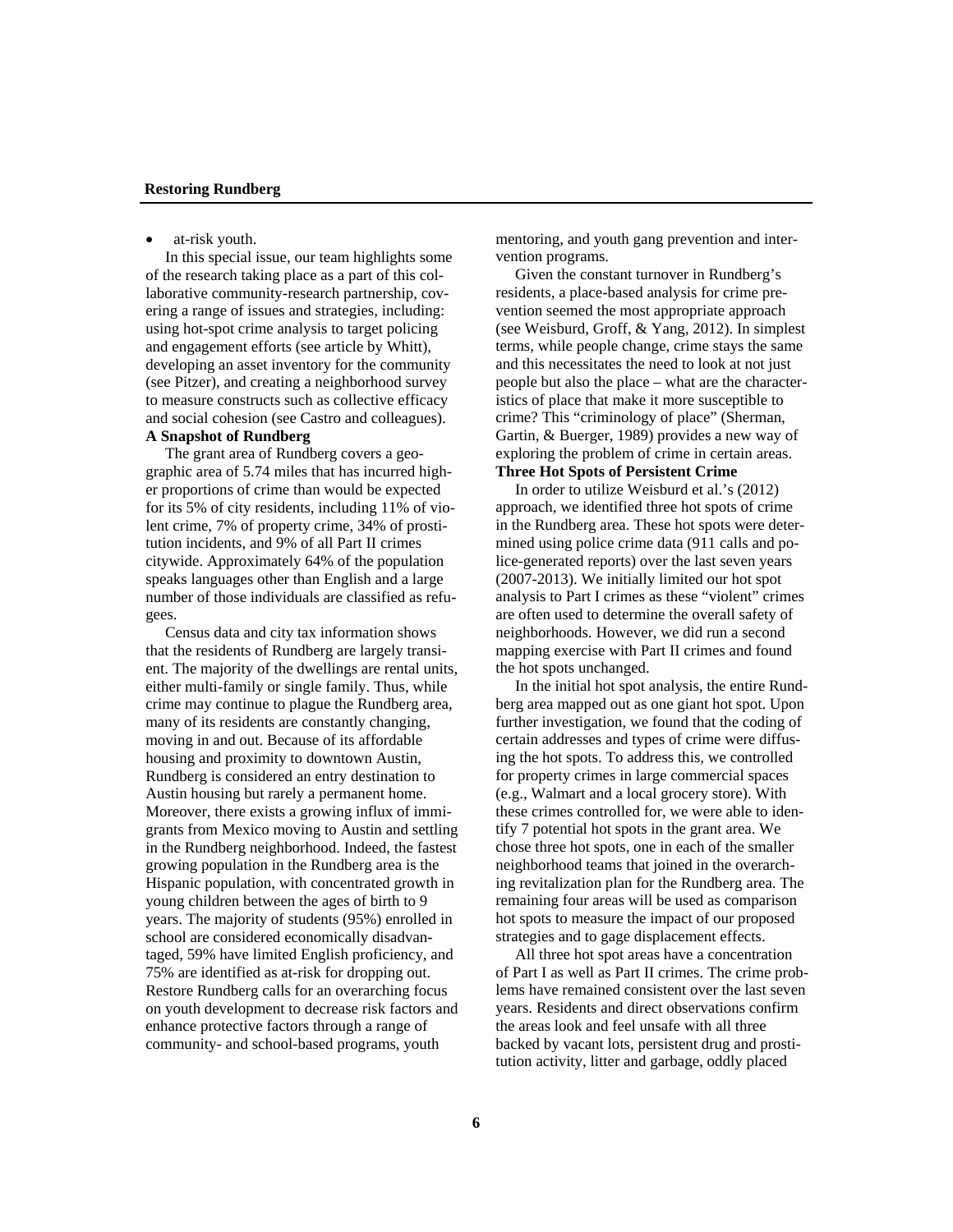pay phones, drug paraphernalia, poor parking conditions, graffiti, and loitering. Small businesses in the hot spots cater to quick encounters and thus are susceptible to criminal activity, with in and out access (gas stations, convenience stores, smoke shops, liquor stores). (For a more detailed exposition on the hot spot analysis, see the article by Whitt in this edition.)

 Consistent with the research to support community-based policing, APD is employing two innovative policing approaches to the Rundberg area and specifically, to the three identified hot spots. The goals of the overarching crime prevention strategy are to utilize Sherman et al.'s (1998) evidence-based approach to guide program development and implementation. Using Sherman's refined Triple-T strategy of policing (2013), we aim to target, test and track the impact of our efforts.

*Triple-T: Targeting, Testing, and Tracking.*

- 1. Police should conduct and apply good research to target their scare resources on predictable concentrations of harm from crime and disorder.
- 2. Once they choose their high-priority targets, police should review or conduct tests of police methods to help choose what works best to reduce harm.
- 3. Once police agencies use research to target their tested practices, they should generate and use internal evidence to track the daily delivery and effects of those practices, including the publicly-perceived legitimacy of policing. (Sherman, 2013, p. 5).

 Having already determined our place-based strategy and three hot spots, central to our development of any crime prevention strategy was to acknowledge the input of the community and the constant concern of highly visible crime. For many residents, this high visibility of crime was indicative of lack of police presence. With this in mind, the strategy developed needed to account for the visibility issue. In addition, we acknowledged the lack of community engagement within

the targeted hot spots. Residents have been slow to cooperate with police, have a general mistrust (creating hot spots of distrust) and are likely not reporting the extent of crime issues within their areas. Thus, we determined that a two-pronged approach was needed to address the overriding concerns: visibility and engagement.

### **Community Engagement**

 Besides the high visibility of criminal activity, the apparent indicators of disorder in the Rundberg hot spots are issues for both the police and community. The problem as already described is engaging residents that are largely transient and have little interest in an area they may see as only a temporary abode.

We know that we can't arrest our way out of this situation. The Austin Police Department has adopted a community policing strategy for the area's crime hot spots, meaning that police will enhance their visibility and community involvement through the use of increased foot and bike patrols. We are also working to deploy officers in a way that builds relationships with the immigrant community. We want residents to get to know Austin police officers and see them as allies toward creating a safer and stronger community.

 Theorists of community engagement posit that communities with a high degree of community efficacy experience lower crime rates (Sampson & Raudenbush, 1999). Community efficacy refers to the degree to which people trust their neighbors to provide a sense of safety, and to intervene if something problematic happens. The concept is similar to social capital where findings are that when there are high levels of trust among members of a community, crime is significantly lower, (Coleman, 1988; Putnam, 2000) This, combined with social cohesion (i.e. the sense of community shared by individuals in a neighborhood) helps decrease crime rates and creates a community approach to policing which can have a significant impact on areas with poor trajectories in terms of crime and overall disorder (Uchida, Swatt, Solomon, & Varano, 2013). We build on the Institute for Community Peace's (as